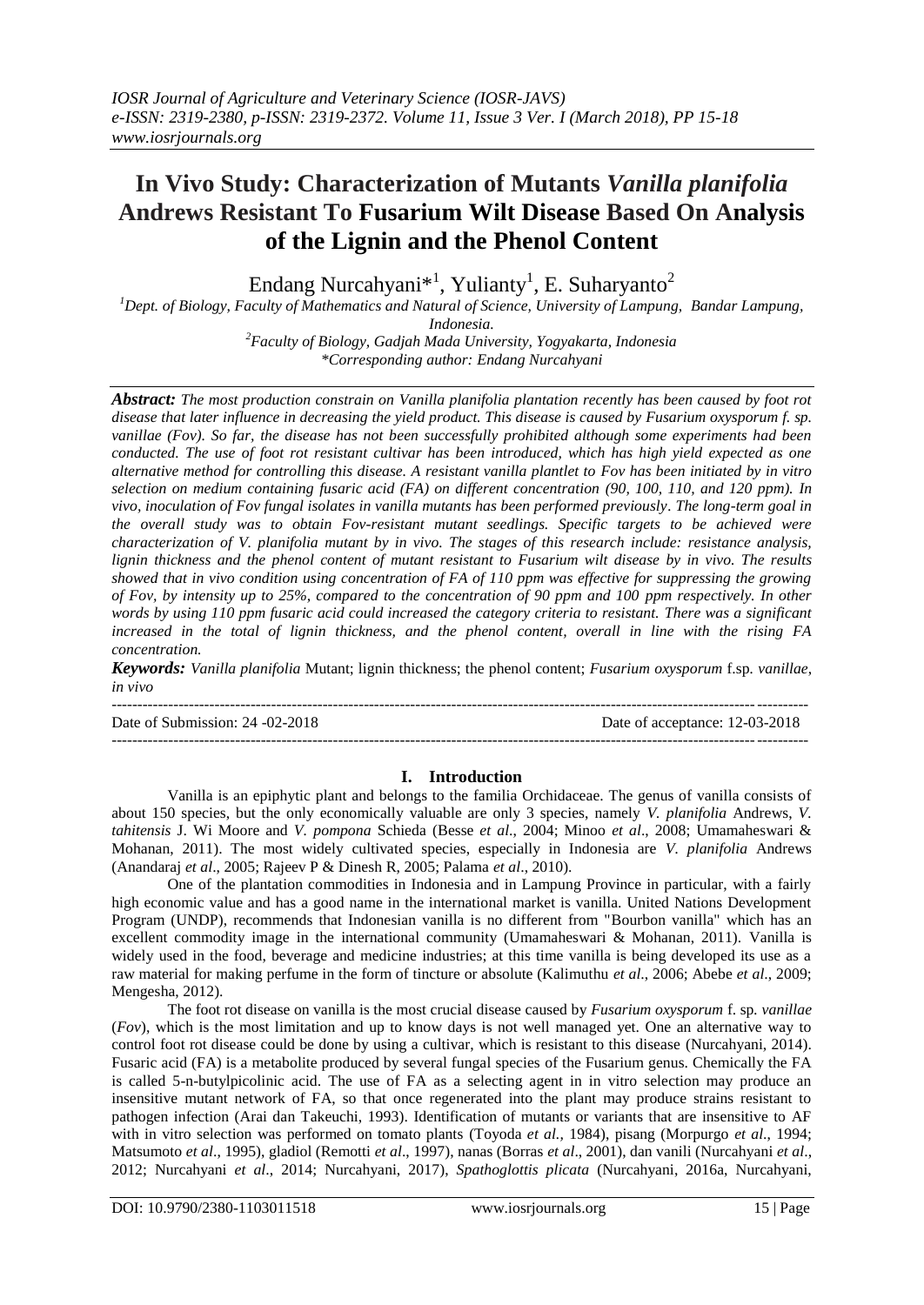2016b). The results of these researchers showed that somaclonal from the regeneration of cell mass that is resistant to the toxin is also resistant to pathogens.

Based on previous research outcomes obtained in the form of *V. planifolia* resistant mutant candidates *Fov*. Mutant of *V. planifolia* subsequently acclimatized in greenhouse, so that obtained mutants that have adapted to the environment outside (*in vivo*). The resistance analysis of *V. planifolia* and mutant macropropagation was subsequently carried out to obtain the resistance of the *Fov* resistant *V. planifolia in vivo*. Characterization of mutants in the form of lignin thickness and phenol content is carried out further to obtain the specific character of *Fov* resistant mutant.

### **II. Material and Methods**

Materials research in the form of *Vanilla planifolia* Andrews obtained from previous research. For resistance analysis, lignin thickness and phenol content used 70% alcohol, Potato Dextrose Agar (PDA), gallic acid, Folin-Ciocalteau reagent, Na<sub>2</sub>CO<sub>3</sub> sodium carbonate, 80% ethanol, phloroglucinol, FAA, 1% safranin, balsam canada.

For the total phenol analysis using Singleton & Rossi (Aberouman & Deokule, 2008) method. For the preparation of standard calibration curve of phenol compound, gallic acid was used as standard solution, as control used aquades. After the absorption value is known then made standard curve, and seen the regression equation between the concentration of gallic acid and the value of absorption. The mutant vanilla extract is prepared according to Ozygi *et al.* (2007). Vanilla weighing 2 g was crushed using a glass mortar and dissolved in 25 mL of ethanol 80% (*Sigma Chemical* Co.). The solution was then centrifuged at 13,000 rpm for 15 minutes, then taken supernatant. After that, the supernatant was taken as much as 0.5 mL into a 100 mL flask, then added 250 μL of Folin-Ciocalteu reagent, after sterilizing for 5 min and then adding 1 mL of Na<sub>2</sub>CO<sub>3</sub>. After mixing, it was put into a cuvette with a volume of 5 mL and observed an absorption value at a wavelength of 765 nm using a spectrophotometer (Beckman DU-65), as a control used by aquades. Based on the value of uptake and then determined the content of phenol compounds based on the equation of gallic acid regression is the relationship between absorption value of vanilla extract and series of concentration of gallic acid.

Observation of lignification on cross-section of vanilla rod by means of safranin painting (Ruzin, 1999). Vanilla is removed then the stem is cleaned. The cleaned rods are first fixed by soaking in the FAA and stored for 24 hours. The stem is further clipped in the center of the cork, and sliced with a microtom sliding transversely with a thickness of 5-10  $\mu$ m. The cross sections were soaked in aqueous safranin (1% w / v) for 1.5 hours, then rinsed with distilled water. The rinsed stems were soaked in a 25% ethanol solution for 2-5 minutes then immersed in safranine and dried. After drying, the stem cut is placed on top of the preparatory glass and covered with a glass cover. Next glass preparations were observed under a microscope with magnification 400 times. The marked trunk network will appear pink.

Qualitative information as the result on this research was consisted as narratives descriptive and supported by photographs. After that, data's were statistically analyzed by Completely Randomized Design. As quantitatively data"s from each parameter measured, were compiled and statistically analyzed by analysis of variance (ANOVAs). If the result showed a significantly different, then was continued analyzed by using Duncan Multiple Range Test (DMRT) analysis with accuracy 95%.

### **III. Results and Discussion**

Prior to observation of the analysis of total phenol compounds in vanilla for each treatment, a standard curve measurement was firstly done using gallic acid. This curve measurement was performed to estimate the total phenol quantity by linear regression (Aberouman & Deokule, 2008). From this standard curve measurement, linear regression equation (y = 0,003x-0,006) has high positive correlation (R<sub>2</sub> = 0.997). This shows that the diversity is homogeneous between the concentration of gallic acid and absorbance. Based on the standard curve of the gallic acid then can be found the total phenol content of each treatment based on the equation of the regression line (Table 1).

**Table 1.** Total phenol content (%) of control and fusaric acid (90, 100, and 110 ppm)

| Treatment (ppm) | Average total phenol content (%) |
|-----------------|----------------------------------|
| $0$ ppm         | $5.50 \pm 0.03^{\text{a}}$       |
| $90$ ppm        | $6.45 \pm 0.02^b$                |
| $100$ ppm       | $6.63 \pm 0.03^{\circ}$          |
| $110$ ppm       | $6.98 \pm 0.02$ <sup>d</sup>     |

Description: The numbers followed by unequal letters on one column are significantly different based on the Duncan test at 95% confidence degree, after being transformed to  $\sqrt{x}$  +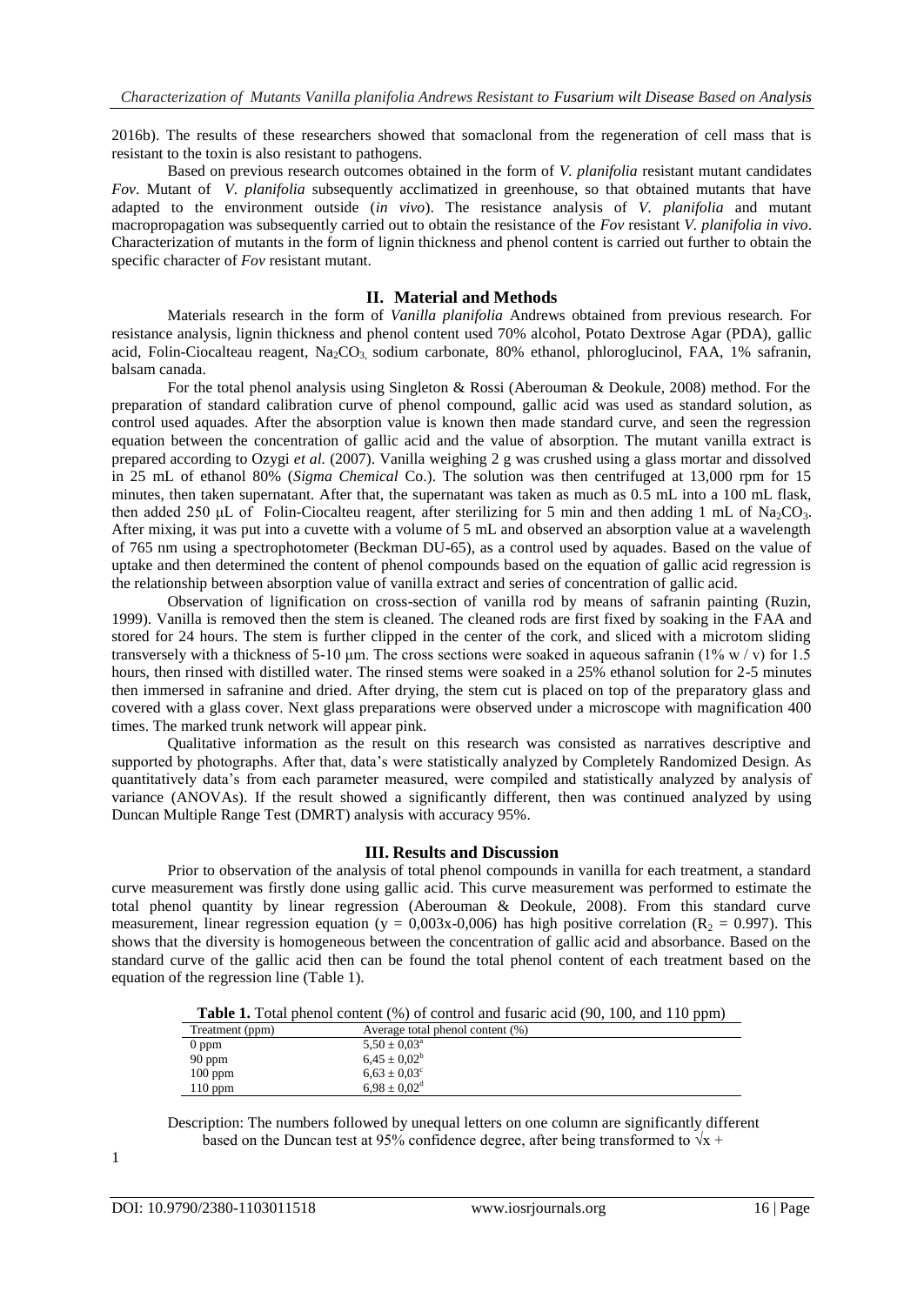Based on Table 1, it is clear that the increase in total phenol content from about 5.50% in control, increased to 6.45% at FA 90 ppm, followed by 6.63% at 100 ppm and 6.98% at 110 ppm. This proves that due to the higher concentration of FA stress, the more the total phenol content is produced.

The results of this study are similar to the results of research conducted by Khan *et al*. (2005) in Chickpea plants infected with *Fusarium oxysporum* f.sp. *ciceris*. From the research it is known that there is a total increase of phenol about 16-17%. Total phenol levels were also reported by Harni *et al*. (2012), on patchouli plants infected by endophytic bacteria and nematodes indicate that there is an indication of increased phenol content by *Achromobacter xylosoxidans*. According to Bouizgarne *et al*. (2006), FA at non-toxic concentrations (10<sup>-7</sup>) stimulates the formation of  $H_2O_2$  which is strongly associated with peroxidase enzymes. Furthermore, this enzyme will oxidize phenol compounds.

Another parameter that can indicate the resilience of vanilla is the occurrence of lignification in the carrier file network. To detect the occurrence of lignification, cross sectional observation of vanilla rods using phloroglucinol reagent. According to Bouizgarne *et al.* (2006), the formation of lignin involves the role of peroxidase enzymes. Addition of FA at a non-toxic concentration (10<sup>-7</sup>), causing an increase in peroxide (H<sub>2</sub>O<sub>2</sub>). Peroxide is a peroxidase enzyme donor for the formation of lignin. The increased peroxide will also increase the activity of peroxidase enzymes that play a role in the formation of lignin.

The results showed that both the controlled vanilla and vanilla rods were treated with lignification. Thus, the effect of FA treatment can be detected by effect through measurement of lignin thickness on xylem wall (Table 2).

Table 2. shows an increase in lignin thickness in xylem cell wall at a treatment of 90 ppm 25,60 μm; 100 ppm 29,27 μm; and 110 ppm 20,40 μm compared to 11,39 μm control. The higher the FA concentration the lignin gets thicker. This suggests that the vanilla responds to resistance by adding thick lignin after being treated with the FA. The plant resistance system depends on the interaction of host, pathogen, and environment. Lignin is a plant-resistant system that functions to inhibit pathogens and is formed by response to penetration by pathogens or mechanical damage (Sticher *et al*., 1997).

**Table 2.** Mean of lignin thickness (μm) of control vanilla and fusaric acid treatment (90, 100, and 110 ppm)

| Treatment Mean lignin thickness (µm), N: 30 | Treatment Mean lignin thickness (µm), N: 30 |
|---------------------------------------------|---------------------------------------------|
| $0$ ppm                                     | $11,39 \pm 0.04^{\circ}$                    |
| $90$ ppm                                    | $25.60 \pm 0.08^{\rm b}$                    |
| $100$ ppm                                   | $29.27 \pm 0.05^{\circ}$                    |
| $110$ ppm                                   | $20.40 \pm 0.06^{\rm d}$                    |
|                                             |                                             |

Description:The numbers followed by unequal letters on one column are significantly different based on the Duncan test at 95% confidence degree, after being transformed to  $\sqrt{x}$  + 1

#### **IV. Conclusion**

Based on the results and discussions that have been described in advance can be concluded as follows. The increased concentration of fusaric acid increases the total phenol content, peroxidase activity, lignin thickness, and total chlorophyll content, chlorophyll a, and chlorophyll b in resistant vanilla planlet *Fusarium oxysporum* f.sp. *vanillae*.

#### **Acknowledgement**

Thanks the authors to the Institute for Research and Community Service through the BLU fund of University of Lampung, based on the Letter of Assignment of "**Penelitian Unggulan Unila**" 2017 Number of Contract: 808 / UN26.21 / PP / 2017.

#### **References**

- [1]. Abebe Z, Mengesha A, Teressa A, & Tefera W. 2009. Efficient *In Vitro* Multiplication Protocol for *Vanilla planifolia* Using Nodal Explants in Ethiopia. *African Journal of Biotechnology* 8 (24): 6817-6821.
- [2]. Aberouman AA & Deokule SS. 2008. Comparison of Phenolic Compounds of Some Edible Plants of Iran and India. *Pakistan Journal of Nutrition* 7: 582-585.
- [3]. Anandaraj M, Rema J, Sasikumar B, & Suseela-Bhai R. 2005. *Vanilla (Extension Pamphlet).* Printers Castle, Kochi. 11p.
- [4]. Besse P, Da Silva D, Bory S, Grisoni M, Le Bellec F, & Duval MF. 2004. RAPD Genetic Diversity in Cultivated Vanilla: *Vanilla planifolia*, and Relationships with *V. tahitensis* and *V. pompona*. *Plant Science* 167: 379-385.
- [5]. Boras O, Santos R, Matos A, Cabral P, & Arzola RS. 2001. A First Attempt to Use A Fusarium subglutinans Culture Filtrate For The Selection of Pineapple Cultivar to Fusariose Disease. *Plant Breeding* 120(5): 345-438.
- [6]. Bouizgarne, B, Bouteau HEM, Frankart C, Reboutier D, Madiona K, Pennarun AM, Monestiez M, Trouverie J, Amiar Z, Briand J, Brault M, Rona JP, Ouhdouch Y, & Hadrami EI. 2006. Early Physiological Responses of *Arabidopsis thaliana* Cells to Fusaric Acid : Toxic and Signallling Effects. *New Phytologist* 169: 209 – 218.